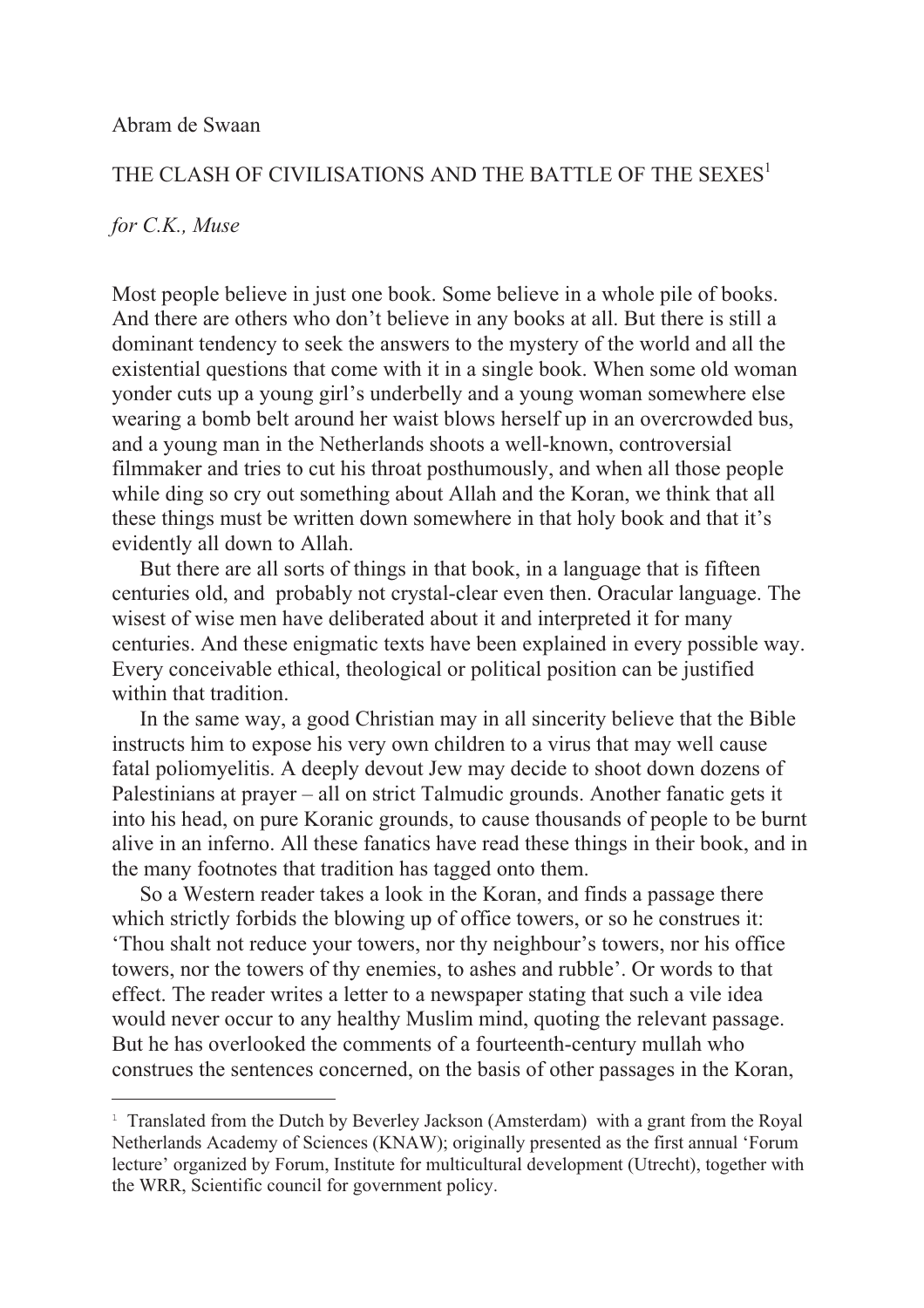as a direct exhortation to blow up the towers and offices of infidels, since the word 'enemies' as used here actually means 'distant friends', and infidels are therefore excluded from the protection extended by this verse of the Koran.

In short, if you wish to understand something about the motives of the religious, don't read their books; they are already doing so themselves, with tragic results.<sup>2</sup> 'Paul, thou art beside thyself; much learning doth make thee mad' says Festus in Acts 26:24 of the Christians' Bible.

But if this is so, how should we seek to understand the world around us? With a little feeling, a lot of common sense, and some help from science and the humanities.

To start with, Muslims are not the only ones to have brought forth fanatics and destroyers. In previous ages there have been fascists, communists and National Socialists, whose passion for destruction surely equalled that of today's zealots. And even zealots are not alone in this respect. There are also pure cynics, such as those standing trial for war crimes, Saddam Hussein and Slobodan Milosevic, neither of them true believers I suspect, but no lesser murderers all the same.

Whoever wants to understand the fanatics had best listen to what they have to say. Once the sense of shock has subsided, one will recognise a good deal in the Islamists' programme as familiar twentieth-century anticolonialism, which, after its failed Marxist and nationalist peregrinations, has now settled around the Koran.<sup>3</sup> Arabic and Muslim territory is still under foreign rule – admittedly

 $2$  In her inaugural address, the anthropology professor Annelies Moors warns against attempts to derive an explanation of Muslim cultural politics directly from an essentialist notion of Islam. Instead, she seeks to relate everyday practices to the views of specific Muslims and to the wider social and material context of their lives: see '*Muslim cultural politics'* : *What has Islam got to do with it?* Amsterdam: Vossiuspers UvA (Amsterdam University Press), 2003. Ayaan Hirsi Ali (member of parliament for the centre-right People's Party for Freedom and Democracy (VVD)) is one of the critics of Islamism who *does* seek political explanations in the primary religious text: 'Islamic fundamentalism and political Islam have not come out of nowhere. They need a seedbed in which to take root and grow, which has enabled them to mutate into the highly dangerous variants with which we have been confronted since 11 September 2001. This seedbed is provided by Islam as it is passed down in everyday life to Muslims in the Islamic world. So we have to start by looking at the sources of this Islam'. *De zoontjesfabriek; over vrouwen, islam en integratie*. Amsterdam: August 2002, p. 31.

<sup>&</sup>lt;sup>3</sup> Cf. also the philosopher Michiel Leezenberg, 'Moderniteit van de islam: de problemen van het Midden-Oosten zijn niet te herleiden tot de koran', *Academische Boekengids* 51, July 2005, pp. 8-10: 'The history of ideas of the Islamic world is still in its infancy. So it is high time we started working on it seriously, instead of focusing narrowly on questions of what the Koran does or does not say, and on fictitious theological dogmas as the putative sources of an equally fictitious stagnation within Islam. … The ignorance, intolerance and violence that is assailing parts of the present-day Islamic world are the heritage of more general Third World problems, of the Cold War, and of ill-construed nationalism and Marxism, not of pre-modern Islam.' p. 10.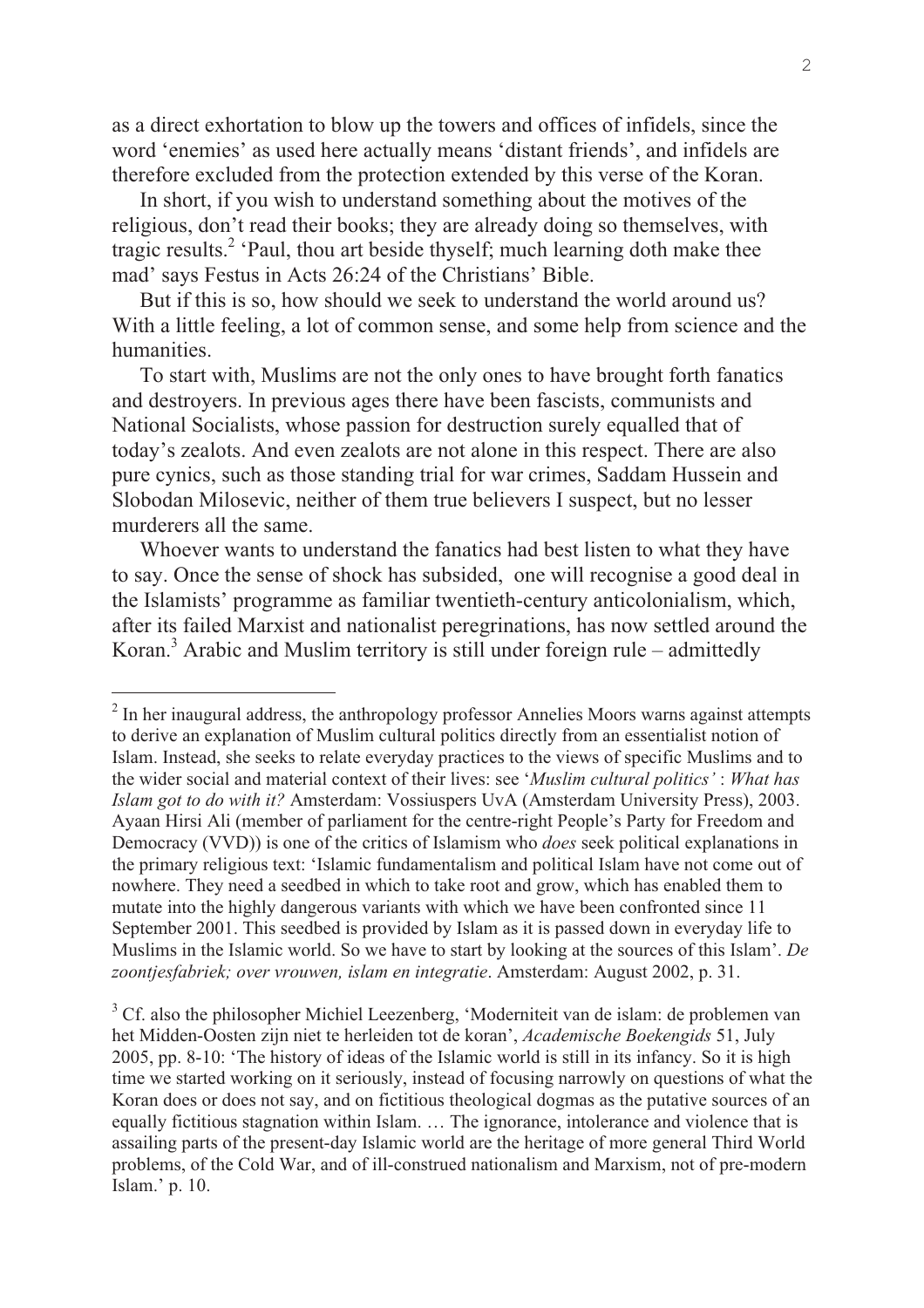indirectly, but that does not make it any less repressive. American hegemony in the Middle East uses puppets and despots to pump up oil and keep the people down. A small, totally corrupt clique of rulers wallows in obscene wealth and sells the finite stocks of oil without providing anything in its stead. That same American superpower supports through thick and thin a small Israeli army of occupation that persists in the illegal and violent occupation of a piece of Arab land. Please note, I am still paraphrasing.

Thus much in the Islamists' programme is recognisable as straightforward and entirely understandable indignation about the oil regimes that are tied to the Americans' apron-strings, that sell off their countries' raw materials to foreigners and squander the proceeds on fornication and ostentation. The muchpraised *Arab Human Development Report* – from which I shall quote liberally – essentially writes exactly the same thing, though in slightly more polite terms.

Up to this point, the Islamist zealots are not so hard to understand. Nor is their ferocious urge to attack as new as memory-impaired Westerners might like to think: to name just two examples, was not the 'Bersiap' period of the Indonesian rebellion against the Dutch colonists a time of murder, rape, robbery and pillage, and did not the Mau Mau behave like real savages, exactly according to the racial stereotype, in the eyes of the British?<sup>4</sup>

The Islamists also draw on a different vein of rhetoric. They consider Western culture utterly repulsive: people there are leaving the churches and flocking to brothels and casinos, women walk around the streets naked, the children are rude, and the men are effeminate weaklings too lazy to move a finger except out of greed or lechery – my own words, but that is the gist of their accusations.<sup>5</sup> A great many Westerners tend to agree: too much nudity on the television, rising numbers of divorces, the commercialisation of everything under the sun, and all that stuff … Yes, they have a point.

The Islamists think that the solution to the countless abuses and problems can be found  $-$  again  $-$  in a single book, in particular in the appendix to that book, the Sharia. If Sharia law were introduced everywhere, all these abuses would vanish overnight. Well, they have a point there too. Our criminal law, and more especially our criminal justice system, is fairly ineffective. Perhaps it would be a good idea to chop off a thief's hand immediately after the offence (Dutch-style, as a kind of community service for the axe-wielder, and under

 $4$  Visitors to the Royal Museum for Central Africa in Tervuren are immediately confronted – in the entrance hall – by a bronze sculpture of a black man whose throat is being cut by a black fighter (wearing a ridiculous cotton hood with tiger print), while nothing there reminds the visitor of the millionfold massacre perpetrated by Belgians in the Congo Free State.

 $<sup>5</sup>$  Those who do not read Arabic can visit the website www.memri.org, which posts a daily</sup> digest with English translations of controversial comments and TV programmes from the Islamic world.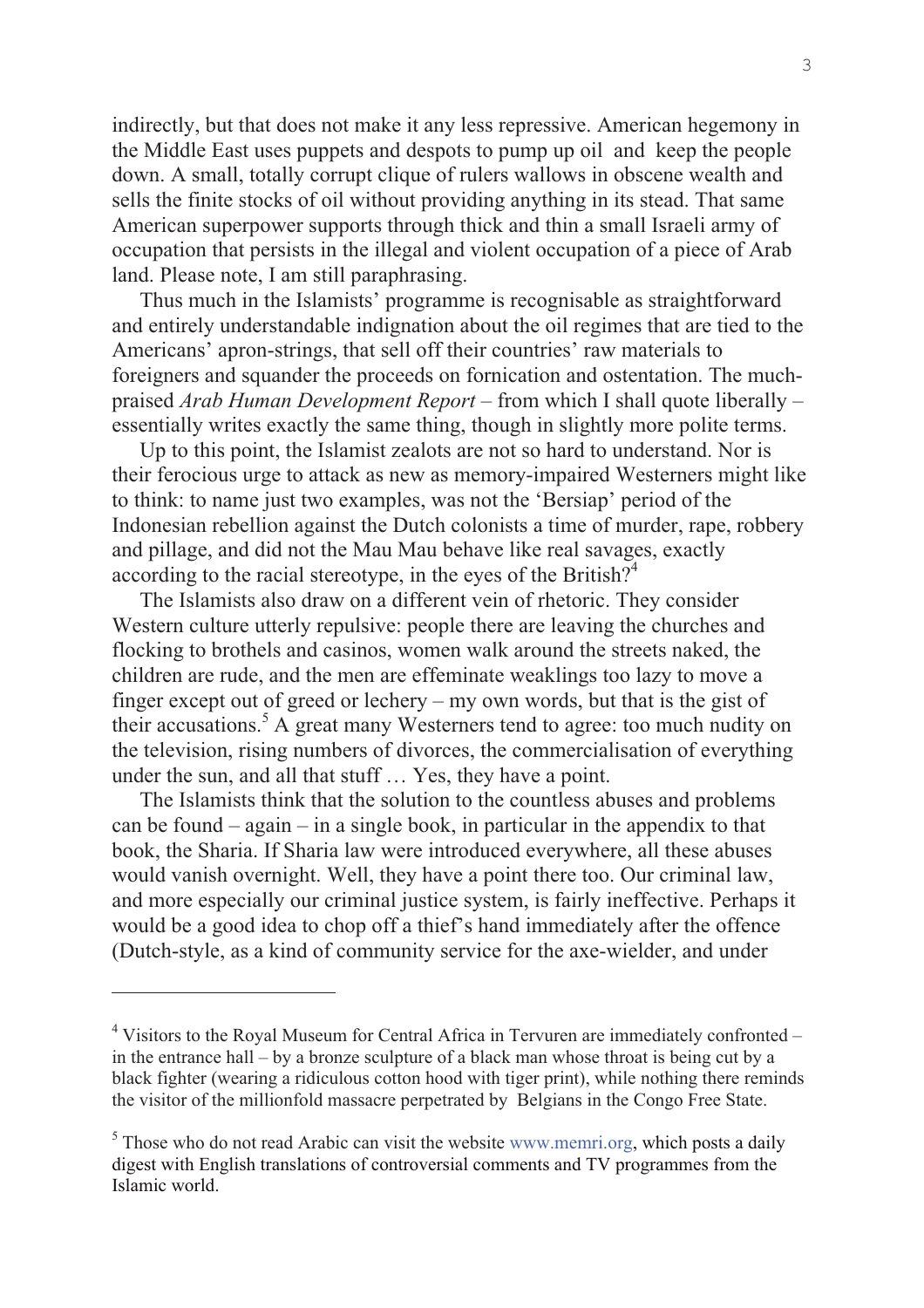sedation, followed by the fitting of a technologically advanced prosthesis) or to stone adulterers to death (this could count on one enthusiastic supporter, in any case; the duped partner, whose victimisation should be taken seriously into account in this matter).

The idea that there is one book that contains everything is also, as already noted, not unique to Islam, or even to religious faiths in general. Not so long ago there were masses of people who believed that if you looked it up in Marx, preferably in German, the small Gothic letters would tell you whether a toddler should be allowed to stay up to watch Match of the Day. And ten years before that, there were people who believed that Hitler's *Mein Kampf* would tell them which peoples should be exterminated and in what order. No, when it comes to lunacy and malevolence, we nations of the world are pretty well matched – just as we are in kindness and good sense.

There is a third dominant theme in the writings and statements of the radical Islamists: men should protect women, and the best way of doing so is by barring women from all education, shutting them up in their homes, swaddling them from top to toe when they leave the house, preferably in a black dust cover with an eye slit, denying them any right to independent action, excluding them from any say in political decisions, keeping them out of most occupations, and forbidding them to hold religious office.

This latter prohibition too is far from being exclusive to Islamism: Catholics, Orthodox Jews, Hindus, born-again Christians and many, many other sects and idolatries likewise bar women from religious office.<sup>6</sup> And the women themselves, however modern and emancipated they may be, accept it and continue with their obedient but second-class attendance at religious services. Wherever religion rises in orthodoxy, it starts by humiliating women.

The Israeli colonists who claim other people's land for themselves in God's name (something else learned from a book) adopt at the same time the idea that devout women should be subservient to their devout husbands. And any visitor to a born-again Christian website will find countless exhortations to women to be meek and submissive.<sup>7</sup> Still, something has changed in this world after all: while these Jewish or Christian women are ostentatiously playing the part of their husbands' inferiors, there are unmistakeable signs that these men can carry on playing their superior role only as long as the ladies are happy to play along.

<sup>&</sup>lt;sup>6</sup> A woman recently led an Islamic service in New York. See Mona Eltahawy, 'Making history at Friday prayer', *International Herald Tribune*, 29 March 2005, p. 7; for the very mixed reactions to this event, see the website www.memri.org, digest for 21 June 2005.

 $<sup>7</sup>$  Anyone who idly googles 'docile' or 'obedient wives' will be directed to dozens of</sup> Evangelical sites and a number of SM sites.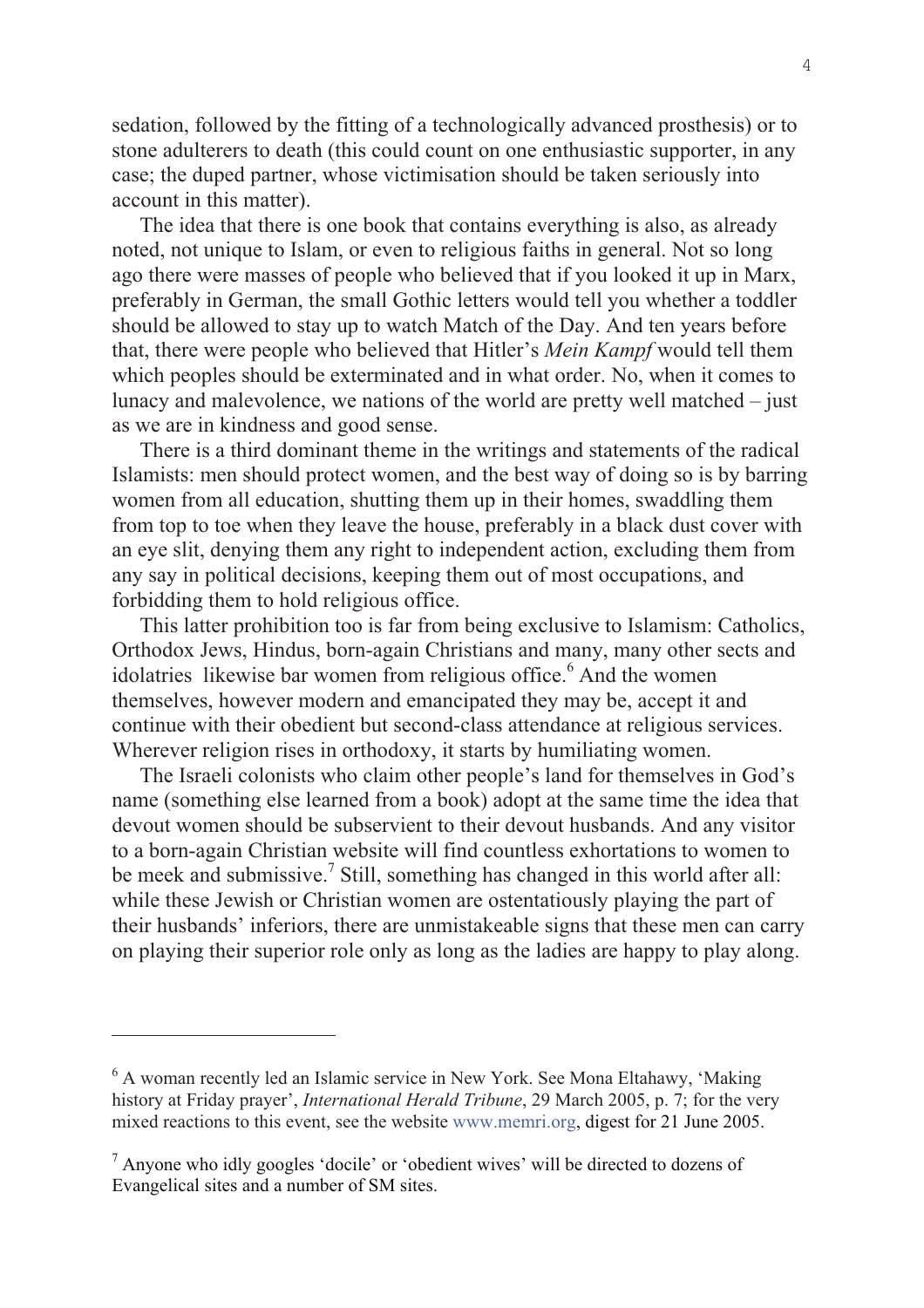Now, I believe that part of Islamic radicalism is a perfectly ordinary freedom struggle against the authoritarian or tyrannical puppet regimes that hold onto power so tenaciously in the Arab world and enrich themselves with the support of the United States and their vassals. In that liberation struggle we also hear the voices of groups that have been humiliated and aggrieved, in the first place by their own rulers, and secondly by Westerners, who are their technological, military and economic superiors and who have spread their near-irresistible mass culture everywhere, including in the Arab world. $8$ 

But that Western world, which is seen as possessing the upper hand in material terms, is at the same time rejected and despised for its other side: its lack of religious faith, its egotism and its immorality. For people who feel that their dignity has been assailed and their honour affronted, who believe that they are seen as weak and incompetent and who often experience themselves and their peers as such, purity and determination, honour and courage, a`re the saving graces.<sup>9</sup>

A third theme resounds within radical Islamism: the struggle against women, or in any case against women's rights.10 Women can only be accepted, protected and cherished if they consent to a role in which they are weaker in every respect. But as I have already noted, while this is a guiding principle for virtually all Islamists, it is also a primary theme for all sorts of other religious revival movements in the world.<sup>11</sup> In the following pages I should like to look at this phenomenon in a little more detail.

 $8$  The more accessible texts of the Islamists display a remarkable lack of concern about the inequality and poverty in the world. This is remarkable, since there is a huge gap between rich and poor in many Islamic countries. The 'social question' has probably been incorporated in its entirety into the debate on Sharia law, which imposes a number of harsh restrictions on economic transactions, and prescribes charity as one of the primary religious duties. Here too we can point to similarities to Christian and Jewish fundamentalism, both of which have become detached from the commitment to social justice that was still alive fifty years ago.

<sup>&</sup>lt;sup>9</sup> Professor Nilufer Göl, an eminent Turkish political scientist who lectures in Paris, told me in February 2004 that she caught herself thinking for a split second, hearing of the attack on the Twin Towers: 'stunning job we did there'. And this was the 'we' of a Turkish modernist and feminist! That is how deep these feelings lie.

<sup>&</sup>lt;sup>10</sup> 'Women's rights have been curtailed most radically in countries where fundamentalists of one kind or another have acquired influence or even formed the government, such as in Iran and especially in Afghanistan. As already noted, the emancipation of women, by rulers who had initiated a process of modernisation, was one of the fundamentalists' primary grievances, and reversing this trend is at the top of their agenda.' Bernard Lewis, What went wrong: Western impact and Middle Eastern response. Oxford: Oxford University Press, 2002 [Dutch ed. p. 80, check engl ed.//]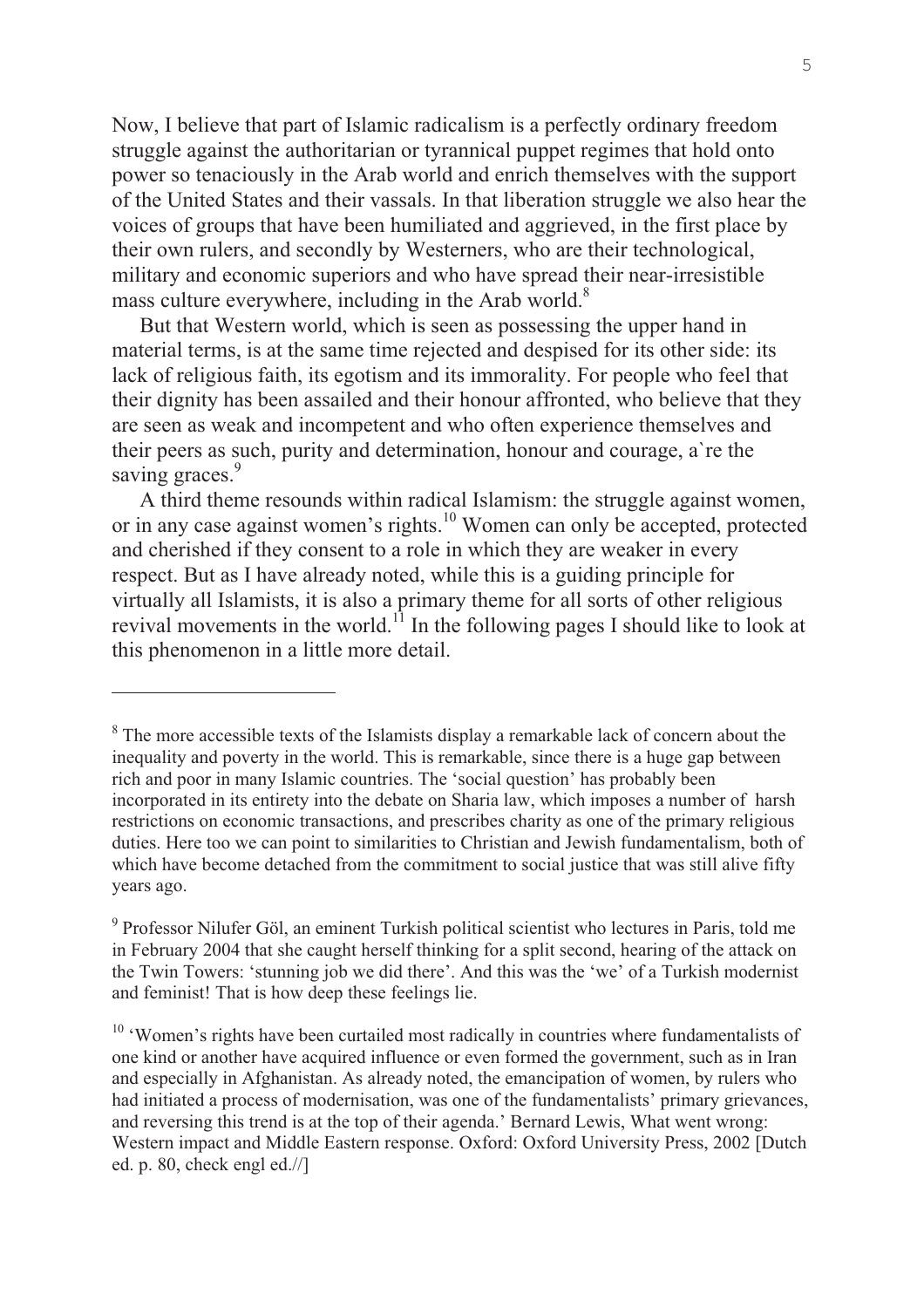In the present age, much religious-inspired radicalism is motivated first and foremost by men's fears of losing their position of superiority to women. Again, the Islamists are certainly not alone in this respect, but among their extremists it is often even more extreme than among the extremists of other religions. This extreme hostility to women obviously ties in with prevailing traditions in the Arab world – or rather, the customs and beliefs in virtually all predominantly agricultural, pre-industrial societies.

In *La domination masculine*,<sup>12</sup> the French sociologist Pierre Bourdieu presents a concise review of his early study of the Kabyle culture of the Moroccan Rif, in particular its syndrome of male domination and female subjection. Bourdieu scarcely refers to Islam or religious teachings of any kind. On the contrary, he construes the relations between the sexes among the Kabyle as an extreme variant of relations between the sexes throughout the Mediterranean region, and shows that male superiority endures to this day in these parts, in spite of all the real and putative successes of feminism. The entire thrust of the book is towards showing how deeply entrenched this sexual inequality still is, even today, even here.

Over the past few decades, feminist authors have produced a mountain of studies on the tenacity – and obfuscation – of these male feelings of superiority, as well as the complementary female feelings of subservience. It is scarcely necessary to add to it. Anyone who doubts the validity of these assumptions will not suddenly see the light now. I will also assume that readers are more or less familiar with the manifestations of frenzied oppression of women in places where Islamist rule has been unrestrained.<sup>13</sup>

 $11$  It has been estimated that the Indian population currently includes 50 million fewer women than men. Swami Agnivesh et al. attribute the gap to abortions of female foetuses, which are a direct consequence of the country's omnipresent discrimination against women. 'The treatment of women as second-class citizens is deeply embedded in the Indian mindset, whether Hindu, Muslim, Sikh, Christian, Jain or Parsee.' *International Herald Tribune*, 25 November 2005.

<sup>&</sup>lt;sup>12</sup> Paris: Seuil, collection Liber, 1998.

 $13$  Another example: 'Since mid-1994, the status of women shifted dramatically in areas under Taliban control. Soon after the Taliban took control of Kabul in September 1966, the Supreme Council issued edicts forbidding women to work outside the home, attend school, or to leave their homes unless accompanied by a *mahram* (husband, father, brother, or son). In public, women must be covered from head to toe in a "*burqua"*, with only a mesh opening to see and breathe through. They are not permitted to wear white (the color of the Taliban flag) socks or white shoes, or shoes that make noise as they walk. Houses and buildings in public view must have their windows painted over if females are present. They are not permitted to be examined by a male health worker in the absence of a male chaperone. And they are largely prohibited from working, resulting in the brutal impoverishment of their families, especially the enormous number of families who have lost a male breadwinner as a casualty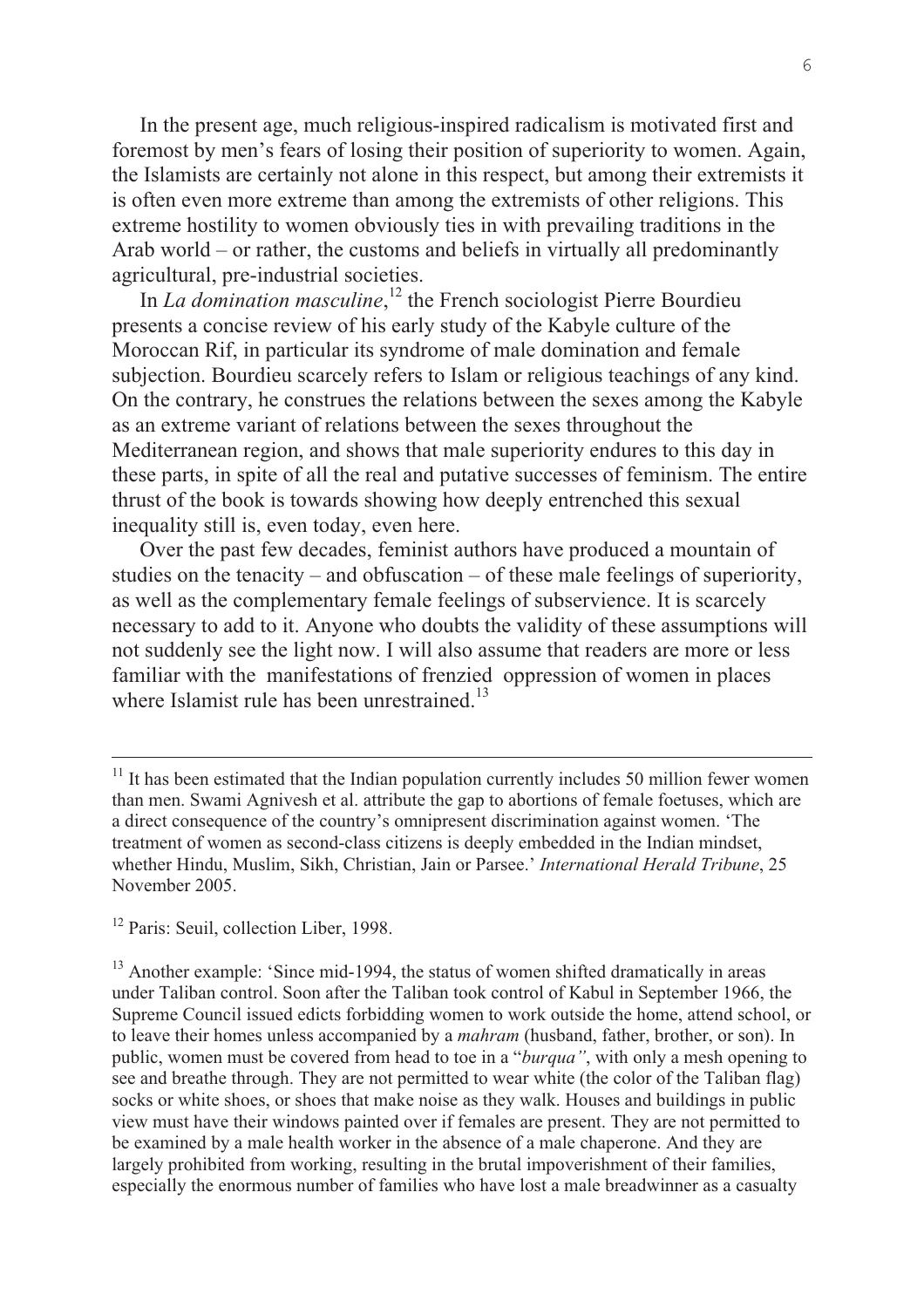Even so, just one extraordinarily macabre quotation, as a reference for an extreme form of male chauvinism. It comes from an Al-Jazeera TV documentary about Hanadi Jaradat, a young woman killed in a suicide bombing: $^{14}$ 

Amjad Al-'Ubeidi, commander of the Islamic Jihad in Jenin: 'They [her family] deserve to be consoled, but words are not enough. They lost [a son before Hanadi]. Nothing is more precious than a son. They lost a son. Losing a son affects the soul many times more than losing a daughter in our society. Losing even ten daughters is not as bad as losing one son. That's how it is in our society. A son is more dear to the parents than a daughter. Since his role in life is greater the pain is heavier.'

Yet even this archaising fanatic has imbibed a few drams of cultural relativism: 'in our society', he specifies – twice. At the end, we hear from the mother of the female martyr and the dead son:

'If I had known, would I have let my daughter die? I had already sacrificed one child. Would I sacrifice another? Would anyone say this to his parents. There is nothing more precious than a child. Even if they offered you all of Palestine, you would rather give it all up, than lose your son. If you have a child nothing is more precious. That is how Allah wanted it. Allah be praised.'

The mother speaks of her dead *children*.

e<br>H

Although people in the West like telling each other how morals are on the decline and basic decency has been thrown on the dungheap of history, such tales are wide off the mark. In some ways, morals have been growing steadily stricter for more than fifty years. There may be more rowdiness in the streets and rudeness in the shops than in the past, but violent action has been condemned in ever stronger terms, at home and at school. More importantly in this connection, people are increasingly intolerant of those who openly elevate themselves above their fellow human beings.

'[Today] people try to control not only their violent tendencies but other urges too. All tendencies to place oneself above others are now suppressed more vigorously: derision of disabled, ugly or poor people, palpable disdain for one's subordinates or for minorities, smug displays of superior knowledge or wealth,

of war.' *The Taliban war on women: A health and human rights crisis in Afghanistan*. *A report by physicians for human rights.* Boston/Washington DC, 1998, p. 30-31.

 $14$  Quoted by wwww.memri.org, special dispatch 22 August 2005, text of an Al-Jazeera TV programme on the suicide terrorist Hanadi Jaradat.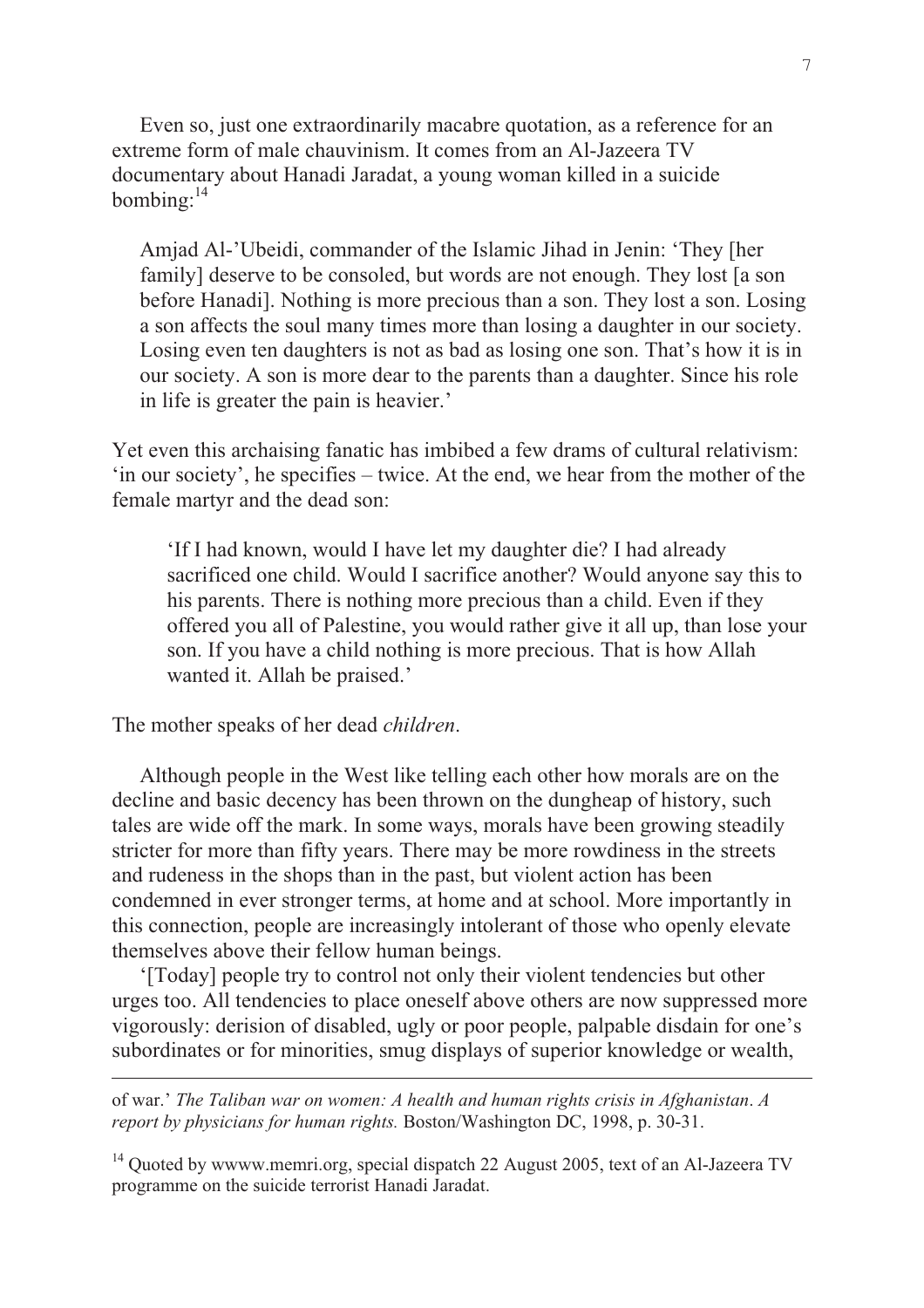higher birth or rank, the urge to surpass others ... Not that people no longer seek to rise above others, but they are frowned upon for doing so and try harder to conceal it from others and even from themselves ….'

That is how it is, though I said it myself, in my inaugural address back in 1979, $15$  and the condemnation of self-exaltation has grown all the stronger since then. Yet there is one element in this enumeration that is conspicuous by its absence, (and I am not referring to complacent quotations from one's own work). No, in that address, which was largely about relations between the sexes, I forgot to mention the tendency of men to feel superior to women. It was a hazardous sentiment, even then: the male sense of superiority has become one of the most proscribed feelings in this society. If there is one tendency that has been eroded and pushed into the margins of acceptable behaviour in the West, it is masculine vainglory. Not only are men forbidden to feel superior to women, they are not even permitted to reflect on how comforting, how magnificent it must have been to believe yourself superior to no less than half of humanity. The most loutish, lumpish loser could always bask in his superiority to women – any woman, however wealthy, beautiful or noble she might be. In fact, the greater a woman's wealth, beauty or nobility, the more it demonstrated how, in spite of all her assets, she was still inferior to men.

The last remnants of these male delusions of superiority are cherished in religions. Religions invoke ancient texts and age-old traditions, in which the germs of male superiority have constantly proved infectious to this day. I have hammered home this point at such length to show that Western men have lost a great deal in the battle between the sexes. They are not permitted to rue this loss; on the contrary, they must visibly delight in the new, 'liberating', relations between the sexes. These shifts in relations between men and women are still in progress, although it may sometimes appear as if these inequalities were banished long ago (since they are considered so embarrassing today).

But how are relations of power and authority between the sexes changing in other parts of the world?

Male domination and the male superiority complex have been swiftly dismantled and eroded throughout the non-Western world over the past thirty or forty years. This is largely attributable to a global revolution that has taken place rather quietly over the past half-century – the global spread of education.<sup>16</sup>

<sup>&</sup>lt;sup>15</sup>The Politics of Agoraphobia: On changes in emotional and relational management' repr. a.o. in: Abram de Swaan, *The Management of Normality; Critical essays in health and welfare*. London: Routledge, 1990, pp.139-167, p. 154, quoted in a new translation.

<sup>16</sup> See also my 'De school in de wereld en de wereld in de school' in *Redevoeringen gehouden tijdens de viering van het 75-jarig jubileum van het Ministerie van Onderwijs (Kunsten) en Wetenschappen*. Zoetermeer: Ministry of Education and Science, 1993, pp. 25- 41.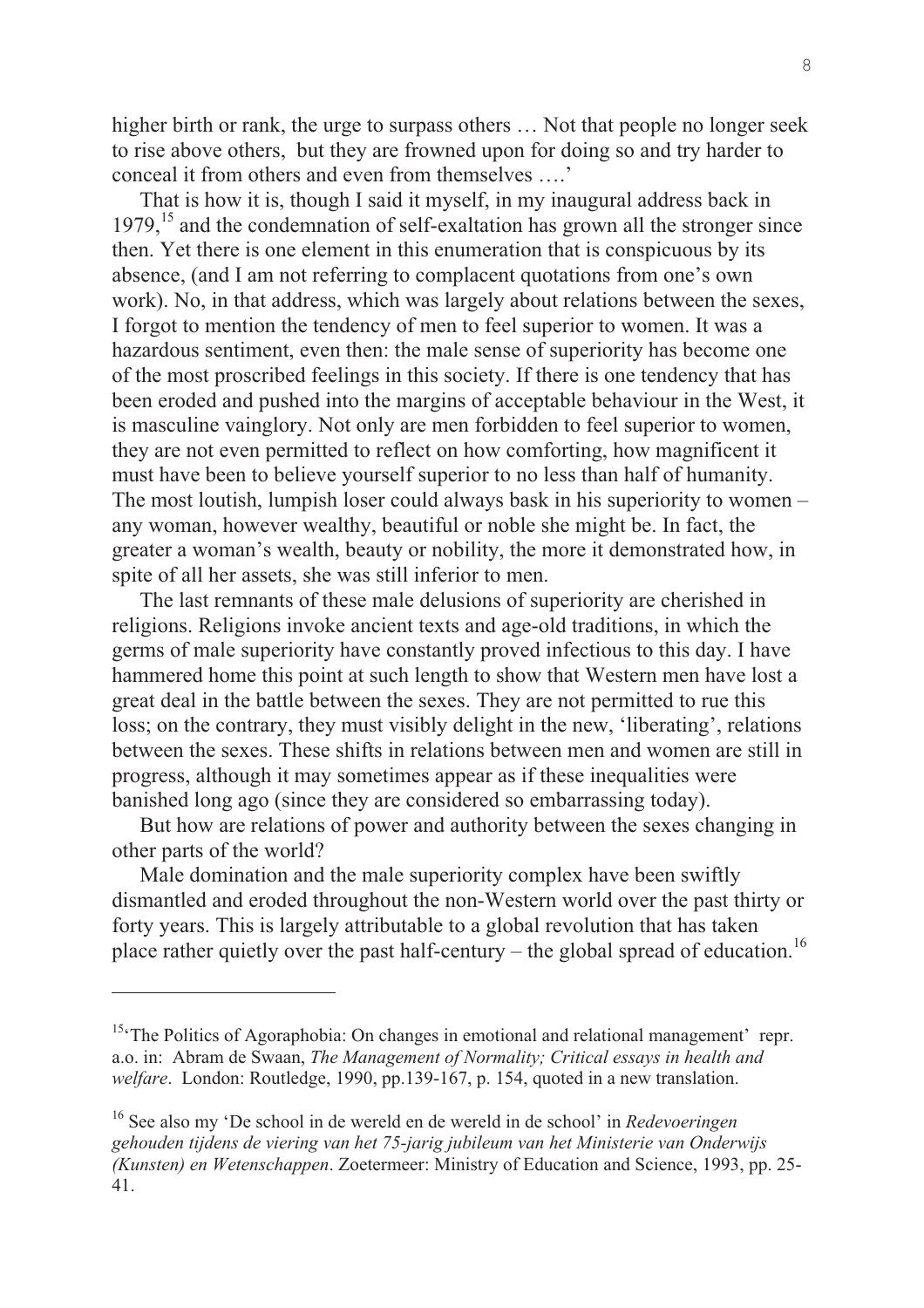This process has been going on for centuries in the West. But in the 'Third World' it has been effected in a single generation.

'By 1825, about two-thirds of children in the Netherlands attended primary school', writes the social geographer Hans Knippenberg.<sup>17</sup> By 1893 this proportion (again for the Netherlands) had reached ninety per cent. After this, the introduction of compulsory schooling put the finishing touches to this education campaign in 1901. At the beginning of this period, girls clearly lagged behind boys, by fifteen percentage points, but by the end of the century they had almost completely caught up.<sup>18</sup>

'The expansion of education swept through the countries of northwest Europe in roughly the same period and at the same pace; in the US, Canada and Australia it took place even earlier; southern and eastern Europe were later. The middle groups include Latin America (with the Caribbean in the vanguard), while Africa and most of Asia remained behind; Japan moved at the same pace as the countries in the periphery of Europe.'19

It was not until the mid-twentieth century that education started to spread in Third World countries at a dizzying pace. A human lifetime has passed since then; my own lifetime, for instance. That is a very brief span for coming to terms with so revolutionary a change. Even in the West, where this change took place in a period of two – in many cases even three or four – centuries, at a far more even pace, the *domination masculine* was not tempered without endless wrangling, and it has not disappeared to this day.

Dutch feminist historians have collected numerous examples of resistance by men – generally but not always devoutly religious men – to the process whereby women have gained equal rights.<sup>20</sup> When the Anti-Revolutionary and Christian

e<br>H

<sup>19</sup> Cf. Aaron Benavot and Phyllis Riddle, 'The expansion of primary education, 1870-1940: trends and issues' *Sociology of education* 1, July 1988, pp. 191-210.

<sup>17</sup> Hans Knippenberg, *Deelname aan het lager onderwijs in Nederland gedurende de negentiende eeuw: een analyse van de landelijke ontwikkeling en van de regionale verschillen*. Doctoral dissertation, University of Amsterdam, 1986.

 $18$  Catholic regions of the Netherlands and Ireland, for instance had higher school attendance among girls – at special schools where they were shielded from the pernicious influences of the outside world and taught needlework and other domestic skills (Knippenberg op. cit. pp. 234-235). Girls' education is organised along similar lines today in certain highly conservative Arab countries, cf. Arab Fund for Economic and Social Development, *Arab Human Development Report 2003: Building a knowledge society*. New York: UNDP, 2003.

 $20$  For a wonderful portrait of the small town of Oss in the 1950s, see Tjitske Akkerman and Siep Stuurman (ed.) in *De zondige Rivièra van het katholicisme: Een lokale studie over feminisme en ontzuiling*. Amsterdam: SUA, 1985. The 'hot issues' of that time among Catholics seem remarkably topical in the current Islamic context: was it right for married women, even mothers perhaps, to work outside the home? Will families that move from the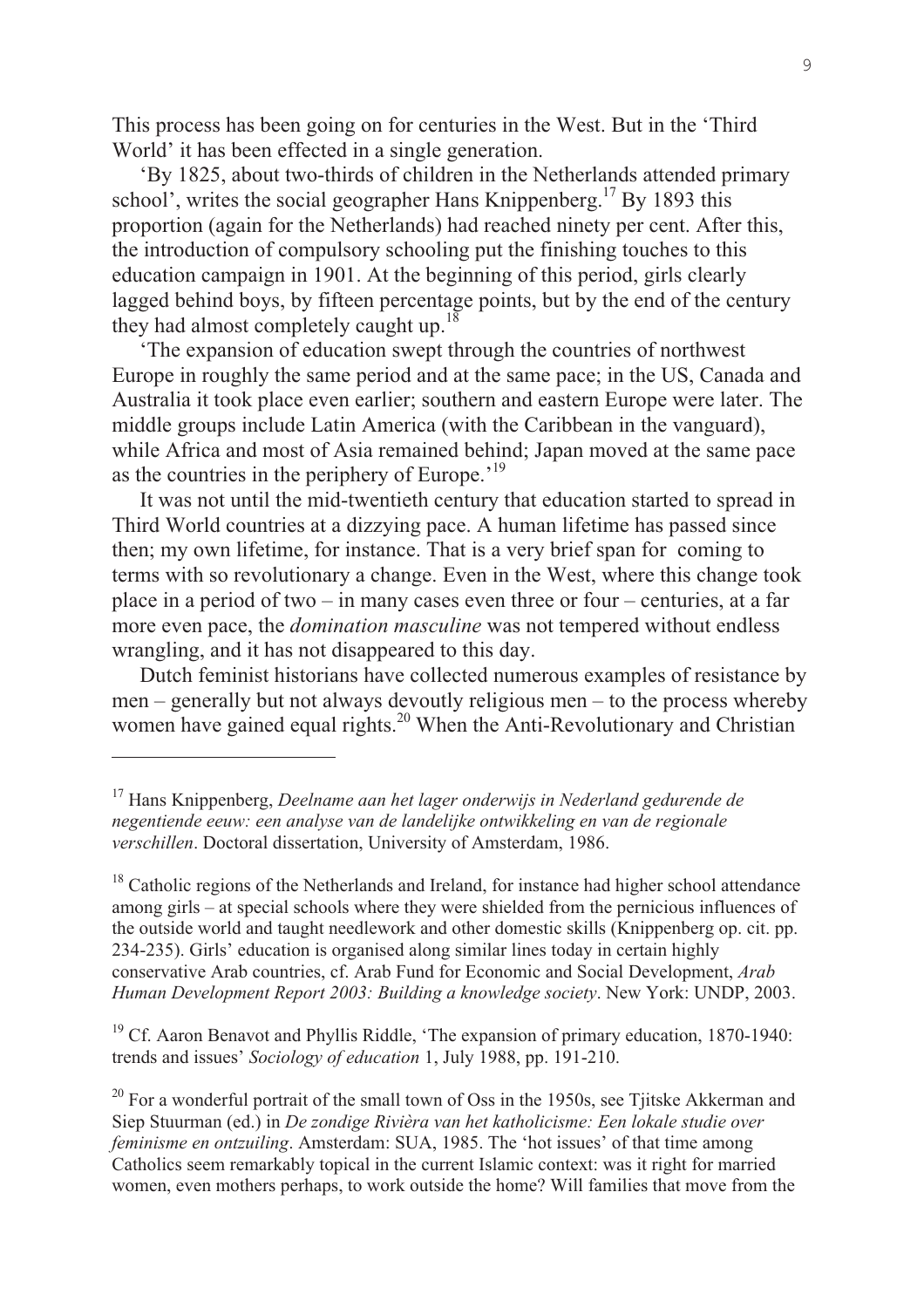Historical Union political parties set out to mobilise mass support in the Netherlands for their conservative programmes in the late nineteenth and early twentieth centuries, how much of this drive stemmed from a desire to prevent women being granted equal rights? What is the motivation behind the unflagging determination of the leaders of the Catholic Church to deny women their autonomy in sexuality and reproduction? How is it possible that the Vatican cannot somehow manage to protect its own parishes from cassock-clad pederasts, and at the same time wilfully sends men and women in Asia and Africa to their wretched deaths, orphaning children *en masse*, by forbidding them all protection from AIDS? Protestant fundamentalists in the United States are just as set on destroying the lives of people in developing countries. Without any doubt, clitoridectomy is a great evil, but how should this mass Christian cruelty to millions be weighed up?

Men and women in the West are far from having resolved all their differences, even though they have had hundreds of years to learn to live with evolving gender relations. In the societies that are now rapidly making the transition from an agricultural economy to an industrial and post-industrial mode of production, from a predominantly rural existence to a life lived largely in metropolises, the relations of power between the sexes are now also starting to crumble, not in the last place because of the growing numbers of educated women. But the whole process is taking place at a far more rapid pace there. And everywhere it sets off a reaction, a harking back to the rock-solid principles of the past – at least, to principles that are now presented as such. There is nothing Islamic about throwing hydrochloric acid in a girl's face because she may have made eyes at the neighbour's son. But it is part of the customary behaviour of men and boys in communities where their supremacy is under threat from the more casual social etiquette of more highly educated and therefore more assertive women. In short, men have a problem, which means

countryside to the city inevitably be precipitated into a 'crisis of the family' and 'increasing antagonism between parents and children and the disruption of the group dynamics'? Should girls be allowed to attend mixed schools and take part in mixed swimming lessons? There was the oppressive question of the 'young masses' who were prey to 'social degeneration', and the alarm about the 'dancing rage' (see pp. 22-25 of the preface).

i<br>L

For decades, Catholics were seen by the rest of the Netherlands as people whom doctrinal authority had rendered incapable of thinking for themselves, people whose lower standard of education and larger families kept the Netherlands too 'damned dumb', whose loyalty was questionable because of their ties of faith to a foreign power – 'the Vatican' – and the support of hundreds of millions of co-religionists throughout the world. The Catholic bastion turned out to be a balloon that, having been pumped up furiously until the mid-1950s, suddenly sprang a leak and shrivelled with a long sigh and some shaking of heads.

Even the headscarf that now makes so many people shake their heads was then part of the customary attire of women from rural areas and the lower classes in general (who were also called 'Miss' instead of 'Madam' until the mid-20th century, even if they were married).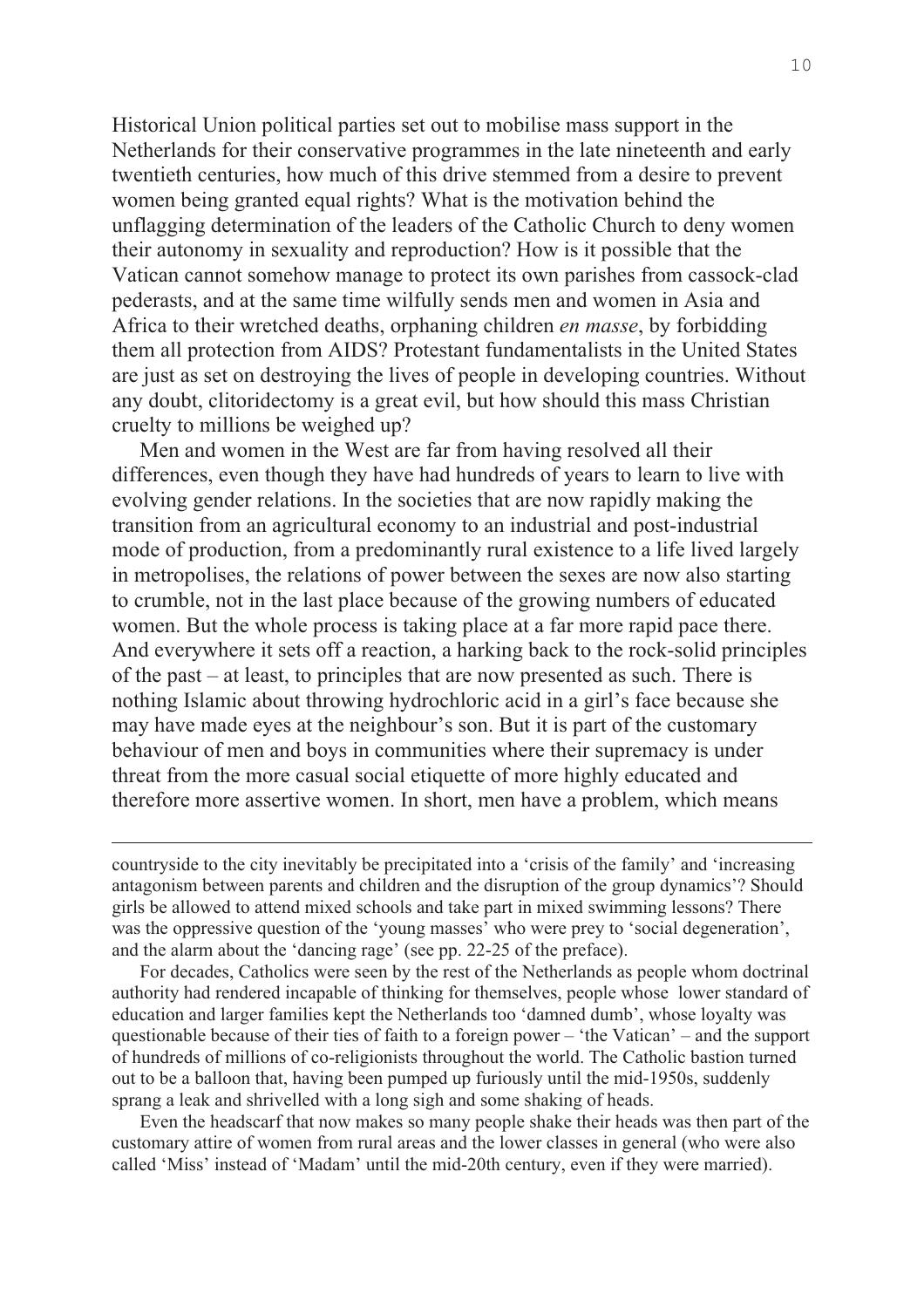that women do too, and for some men and women this problem is quite new and therefore makes itself felt all the more intensely.

Let the figures speak for themselves – or rather, let them do their demagogical work, since nothing commands more authority than numbers. That opportunities for both girls and boys to educate themselves are proliferating incredibly fast in both Asia and Africa is common knowledge.<sup>21</sup> But what are the consequences?

In 1960, boys living in the Arab world had attended school for an average of six months, and school attendance among girls was virtually non-existent. By 2000, boys had an average of five or six years' education under their belt, and girls three or four. That is how quickly things have changed, in two generations at most, in that part of the world.<sup>22</sup> It basically means that in the 1990s, women living in the largest part of the Muslim world had about the same amount of schooling as Dutch women in 1830. But the figures also show a breath-taking narrowing of the gap with the West – the halving of illiteracy levels in less than forty years. Such swift and wide-ranging social change will inevitablyprovoke considerable social tension.

There are no statistics for men's bragging or women's self-awareness; for that sort of nitty-gritty one still has to fall back on one's sociological imagination. Still, we do possess figures that give an inkling of what may be happening between men and women in those countries – even in their intimate relations. Nothing is more intimate in the world of human beings than than reproduction. And here of all places we find some very informative statistics, since these intimacies produce a highly measurable result, in the form of the birth rate.

The sociologist Teresa Castro Martín has published an excellent article correlating women's fertility rates with their level of education in twenty-six countries. Broadly speaking, it shows that the more years' education a woman has enjoyed, the fewer children she has. Ten years' schooling means two or

 $21$  Education statistics are kept reasonably up-to-date, nationally and by bodies such as UNESCO. See e.g. *Education for all: The quality imperative*. Paris: UNESCO, 2004; *Global education digest: Comparing education statistics across the world*; Montreal: UNESCO Institute for Statistics, 2005; also available (along with a great deal of other material) from the highly informative website www.uis.unesco.org. See also Robert J. Barro and Jong-Wha Lee, 'International Data on Educational Attainment: Updates and Implications' (CID Working Paper No. 42, April 2000), available from the at least equally instructive website of the Centre for International Development of Harvard University: www.cid.harvard.edu/cidwp.

<sup>&</sup>lt;sup>22</sup> Arab Human Development Report 2003; Barro and Lee give time series for separate countries since 1955. In many Islamic countries, 80% to 90% of girls aged under 15 were completely illiterate at that time and had received no education at all. Around the turn of the century, the percentage of girls under 15 who had received no education ranged between 40% and 50%. Among women under 25, these percentages are still very high.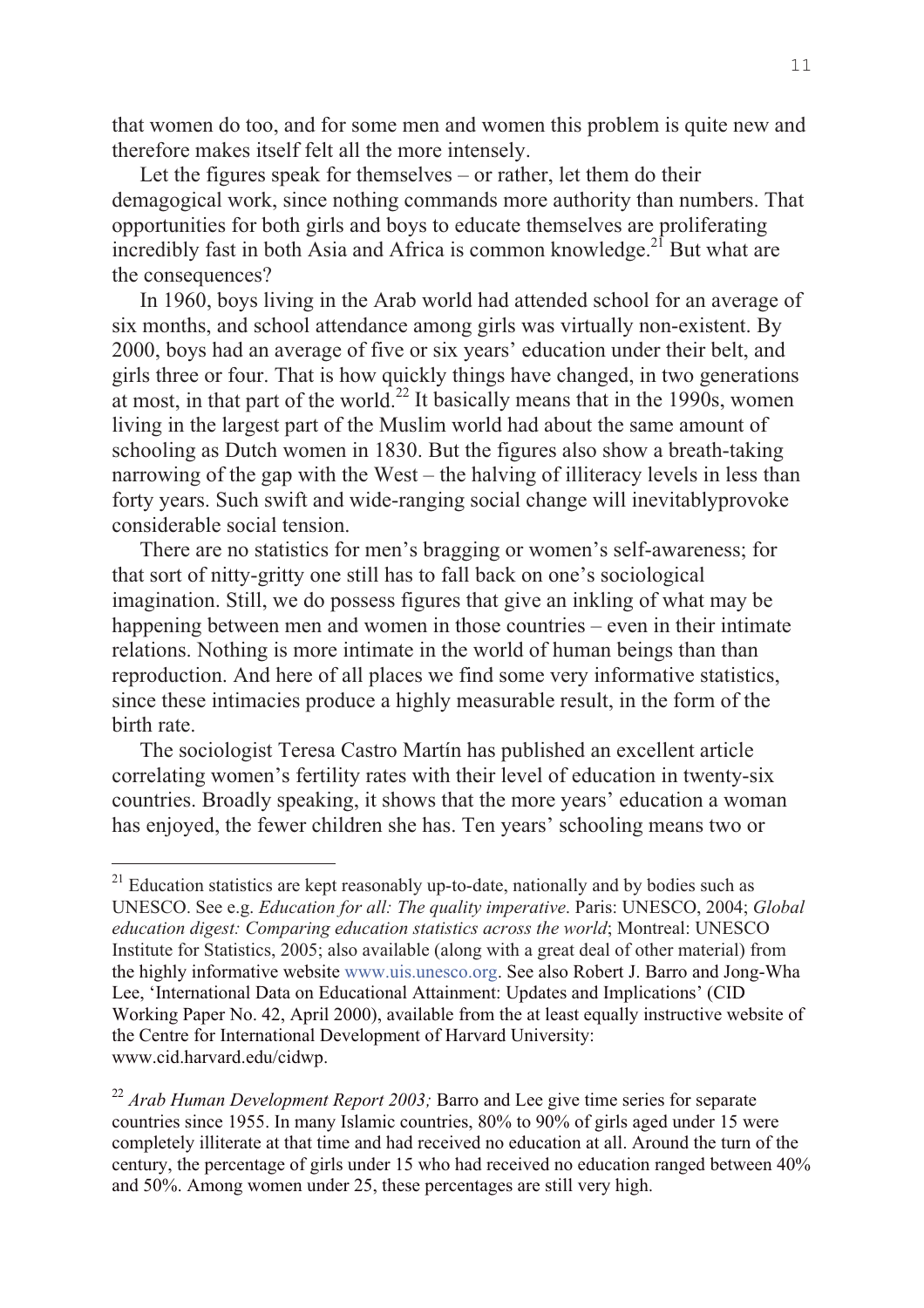three fewer children. This schooling also means that women have roughly the number of children they wish, and that they opt for fewer children. Furthermore, these well-educated women take a less fatalistic view of reproduction. They are less compliant.<sup>23</sup> And yes, that has been researched too: educated women use contraceptives far more frequently. They know where to obtain them and how to use them. Furthermore, women with fewer children find it easier to obtain employment, and the prospect of a better job strengthens their resolve to stay at school longer.

This dry-as-dust statistical connection between education and family size is one of the most poignant insights known to me in social science. Because what does it mean? These women have not necessarily been taught at their Islamic, Evangelical or Catholic school that it is permissible – let alone advisable – to use contraceptives. And they have certainly not been taught that they do not have to give in to their husbands' wishes. On the contrary. Yet even in a country like Tunisia, where the educational programme is extremely conservative, even there, well-educated women want smaller families than uneducated women, and use over fifty per cent more contraceptives. I do not think they learnt that at school.

And yet they did. That is what is so touching. Women who have learnt to read and write acquire, as part of this literacy – whatever their teachers may have to say – a new self-awareness. It occurs to them that they are people, perhaps not yet men's equals, but nonetheless not mere creatures for breeding and toiling. Particularly among the peoples of the Book, reading and writing are the skills that make someone a complete human being. Those girls have attended school, like boys; they were evidently considered important enough to warrant such care and attention, their results in class were clearly not inferior to those of the boys. Don't laugh too loud, this may have happened two or three centuries ago in our part of the world, but it is still about becoming human, or about achieving one's potential and equality, for girls and women.

But how does it affect men and boys? For the first time in history, boys have to compete with girls on equal terms, in the classroom. And this competition is no children's game, it is about real opportunities in society, on the job market and in terms of power and status. On the marriage market too, school-leaving certificates are becoming ever more important assets. Boys are scarcely prepared for this. Not so long ago, from the moment they were born they were self-evidently higher than all women – except their mother – without having to lift a finger. To prove themselves and to hold their own they had to be tough, strong and courageous. Manly assertiveness of this kind will still earn

 $23$  Teresa Castro Martín, 'Women's education and fertility: Results from 26 demographic and health surveys', *Studies in Family Planning* 26.4, July/August 1995, pp. 187-202: 'By enhancing women's position within the family authority structure, education also improves women's control over reproductive choices.' p. 194.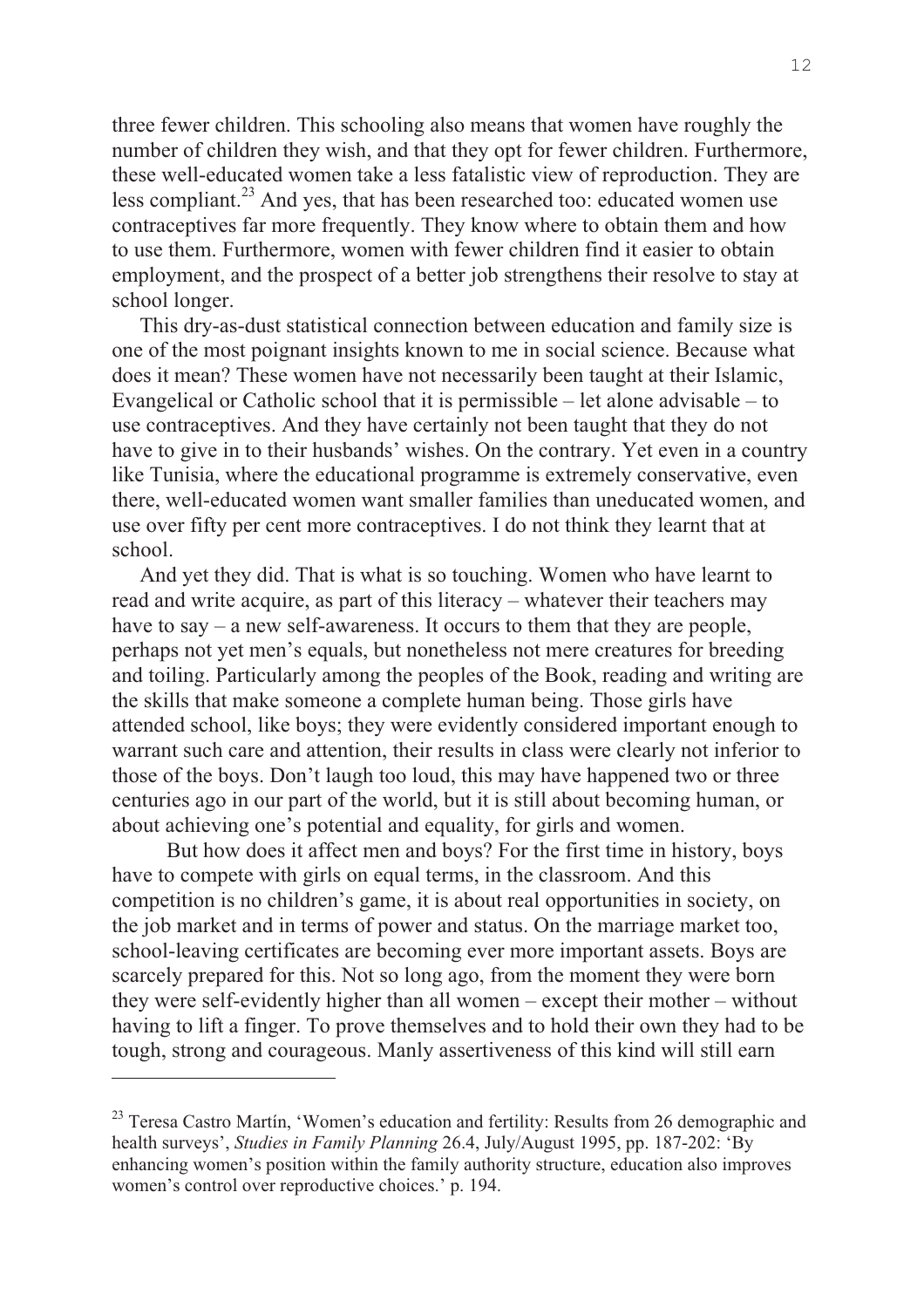them honour. But it will not help them acquire good jobs – on the contrary, it will tend to disqualify them. For many boys growing up in a patriarchal tradition, it must be an intolerable humiliation to have to work hard and tow the line at school to keep up with the girls. The sense of male superiority, like all traditional feelings of superiority, was explicitly based on nothing, if not physical force. If superiority must be proven it already totters. At school, the boys, just like the girls, are given marks for each test. When applying for a job, they have to hand over the same certificates as the girls.

In the West, boys and men have had two or three centuries to learn to live with these more and more highly educated girls and women. And they have had the greatest difficulty doing so. Even today, they have not yet entirely succeeded. In many non-Western societies, the same process is now taking place far more abruptly, within the space of a few decades. This may explain the rank hostility to women that is seen in so many of these countries. The patriarchal ostentation is couched in religious texts and expressed as a religious revival, but it appears to be inspired largely by fear and resentment of young women who have now acquired stronger positions in society, to begin with at school. That is why fanatics such as the Taliban wanted the Afghan women, especially educated women, literally destroyed. The Taliban may be the most extreme in this respect, but they are not unique. In almost all developing countries, men are trying to push women back into subjection under cover of religious orthodoxy.

A similar process can be witnessed within immigrant communities in Western countries. Children in families originating from remote rural villages are growing up in metropolitan cities where life revolves around school. Boys are required to follow exactly the same regime as girls. Father still preaches the patriarchal difference. Mother never went to school. But outside the home the children face an army of women in positions of authority. Most of their teachers are women. The school councillors, vocational advisors and remedial teachers, the social workers and community workers, the district nurses, family doctors and therapists, the juvenile police officers, lawyers, children's judges, probation officers – the large majority in all these positions are now women – women who, during their professional training almost as a matter of course acquired a feminist outlook .

In this radically feminised welfare state, boys and men from immigrant milieus have to hold their own vis-à-vis girls and women who are increasingly demanding and attaining equal opportunities. And it's all down to school. If the men manage to exercise enough self-control not to lash out, they reach – in the absence of any other weapon – for the Koran. Apart from that, Islam has nothing to do with it. The clash of civilisations is in reality a struggle between the sexes.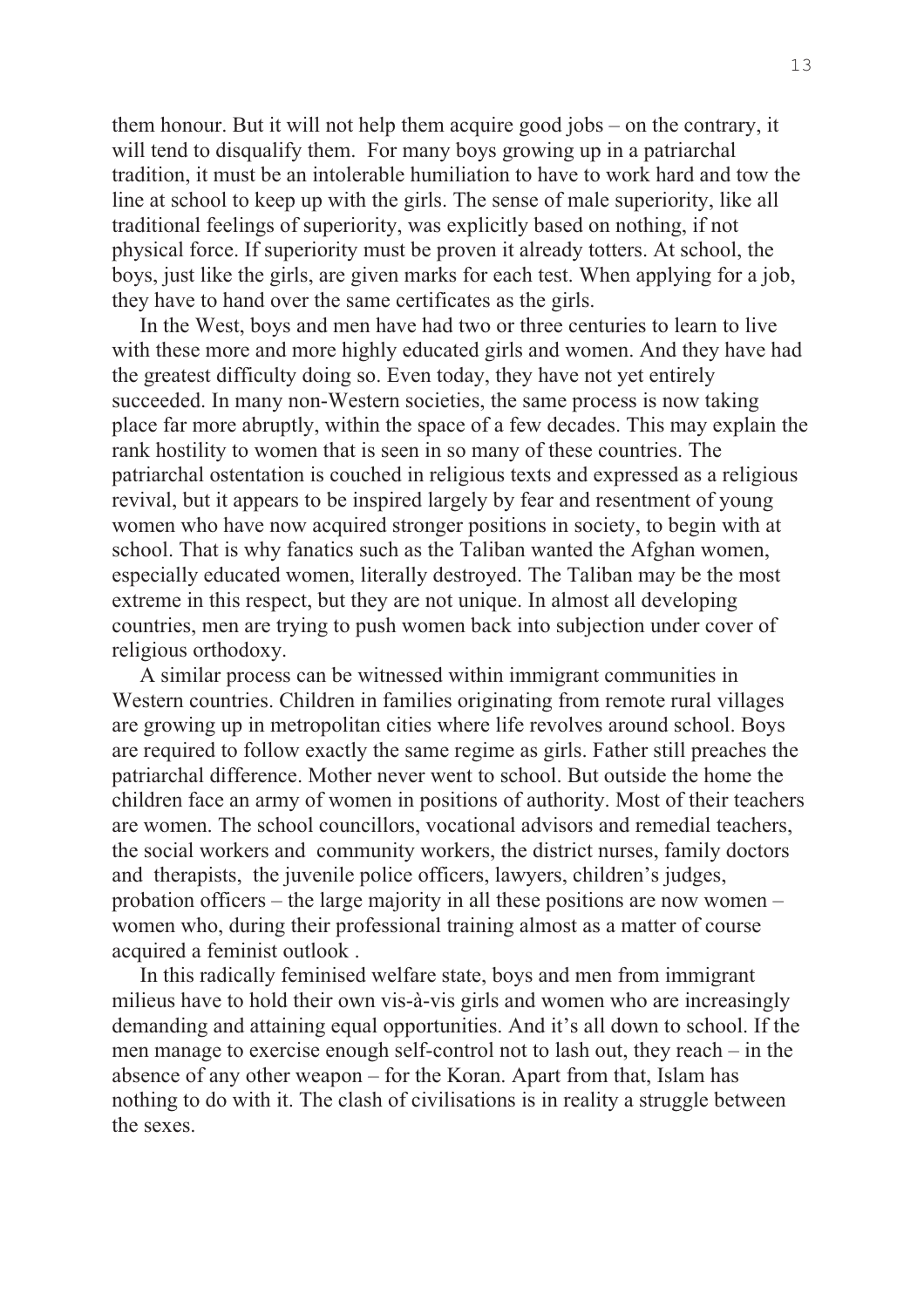How can these tensions be defused, if only in the narrow context of Dutch society? What can be done about it? It is not so much about absolute religious precepts, but about the changing relations between the sexes in a transitional phase from one kind of society to another. This down-to-earth conclusion alone may achieve a certain demystification. We are dealing with temporary, earthly matters after all, not with the eternal or the sacred. That means we can start looking at earthly adjustments, earthly measures, and earthly  $disappointments.<sup>24</sup>$ 

Through their education, young Muslim women are adopting a different perspective to their relations with young Muslim men.<sup>25</sup> Increasingly they are deliberating about whether to study or to marry young, choosing between work and family. Even so, they often opt for a traditional mode of life, if only to avoid alienating their parents.<sup>26</sup>

But nothing is at it seems. What happens between men and women, behind the lace curtains and beneath the veil, is inaccessible to cultural philosophers and migration sociologists. The lively, self-confident young women who air their views in *Liefde op maat*, *<sup>27</sup>* a book about the choice of partners in the Dutch

i<br>L

 $25$  See also Mérove Gijsberts and Jaco Dagevos, 'De positie van allochtone vrouwen' in *Jaarrapport integratie 2005*. The Hague: SCP/WODC/CBS,2005, pp. 166-185.

<sup>26</sup> 'Meer in het algemeen, kan de toenemende islamisering onder de allochtone Amsterdamse jeugd gezien worden als een manier om de binding met het ouderlijk huis, en daarmee met de eigen herkomst, in stand te houden. … Juist als de sociaal-economische verschillen tussen groepen kleiner worden, zal deze manier om een onderscheid te maken tussen "wij" en "zij" meer betekenis krijgen.' (More in general, the increasing Islamisation among ethnic minorities in Amsterdam can be seen as a way of preserving ties with one's parental home, and hence with one's roots … Precisely as the socioeconomic difference between groups become smaller, this way of distinguishing between "us" and "them" will acquire more significance.' Leen Sterckx, Henk de Feijter and Kitty Roukens, *Jong Amsterdam; Wonen, werken, leven in een multiculturele metropool*. Amsterdam: SISWO, 2003, p. 126.

<sup>24</sup> Gabriël van den Brink argues, in his *Tekst, traditie of terreur? Naar een moderne visie op de islam in Nederland*. Utrecht: FORUM, 2004, p. 58, that Islam articulates three principles that are 'neglected in modernity'. The first is the suppression of pride and the encouragement of gratitude (58). But the arrogant self-exaltation of men over women is far more deeply entrenched and more widespread in the world of Islam than in Western 'modernity'. Van den Brink's second example is his claim that 'we in the Netherlands' are becoming more and more indifferent to one another. Really? 'In this respect, all those Muslims who care for their relatives so faithfully hold up a mirror to modern people.' But those same Muslims have particular trouble building up relations of trust outside the circle of their own families and clans. The third example cited by Van den Brink is 'the divine', in which he emphasises the elements of reconciliation and union. But few people are less inclined to indulge in such things than Islamist literalists.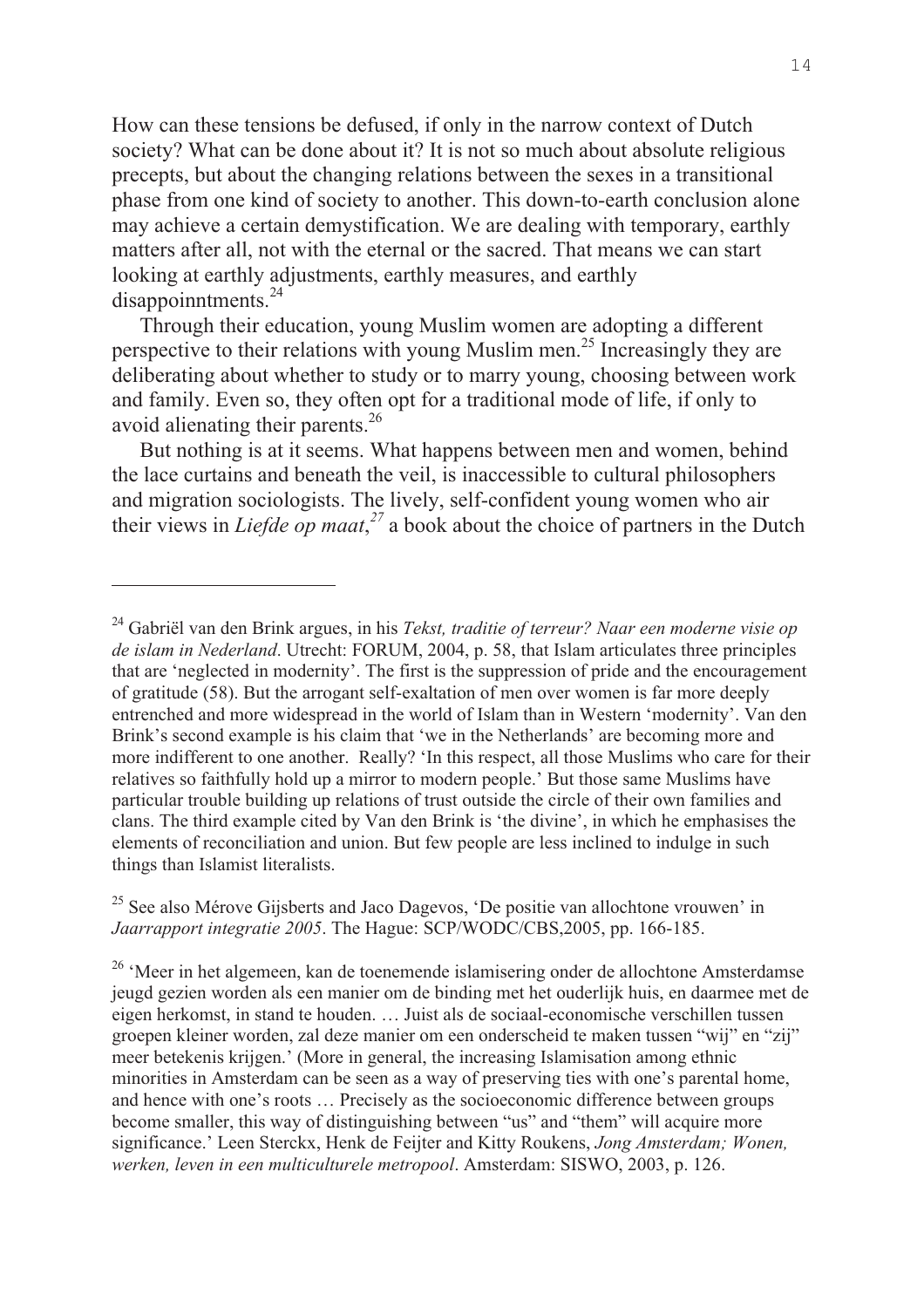Turkish and Dutch Moroccan communities, are not likely to accept servitude, certainly not in a society that places great value on equality between the sexes and in which their efforts to achieve equality are supported by officialdom and the prevailing public opinion.

But women, even feminist women, still have to find some common ground with their fathers, brothers, husbands and sons, as well as their friends and colleagues. They often love them dearly, and in many cases they may need them. So they try, whether or not consciously, to find a modus vivendi with the men in their lives. Something similar is also happening among the Muslim women in and outside Europe. They are searching for ways of cooperating with men in new relations of power, legal status, and property. They often avoid confrontation, at least in public. Perhaps life is already threatening enough for these men; perhaps there is already too much that demeans and aggrieves them here and now. Are the Muslim girls and women perhaps secretly showing their Muslim men a little consideration? If so, it may be very wise. Is it not entirely understandable that if you feel insulted as a religious group and belittled as a community, you first close ranks as religious or ethnic group before doing battle with the overbearing attitudes of the men in your own circle?

The native Dutch and the immigrants owe each other nothing beyond the demands of the law and common courtesy. Marital abuse must therefore be opposed with the use of the criminal law and welfare services. Common courtesy dictates that people should moderate their actions and words, certainly when they are speaking on behalf of one section of the population about another, and hence generalising. Mockery and insult from outsiders, make it impossible to break the ties of loyalty with one's own people. Anyone who hopes, as I do, that others will shake off the grip of their group, must allow them the space to liberate themselves from these constraints with honour and selfrespect.

Aside from the law and common courtesy, there is perhaps a third prerequisite in relations between the native and non-native Dutch: a sense of humour. 'Put your own house in order'. Under cover of religious literalism, Muslim men try to keep their women down, with their strict doctrines and a heavy hand. It is true. But are the marital lives of the native Dutch that much better? Or do the natives simply have different ways of doing things equally badly?

Women and men are well matched, in all parts of the world. But the rules that determine their mutual relations are all too often unequal and unfair, generally to the detriment of women. In recent history, power relations between men and women have become less unbalanced, gradually in the West, and

<sup>27</sup> Leen Sterckx and Carolien Bouw, *Liefde op maat: Partnerkeuze van Turkse en Marokkaanse jongeren*. Amsterdam: Het Spinhuis, 2005. See also Carolien Bouw et al., *Een ander success: de keuzes van Marokkaanse meisjes*. Amsterdam: SISWO/SCP, 2003.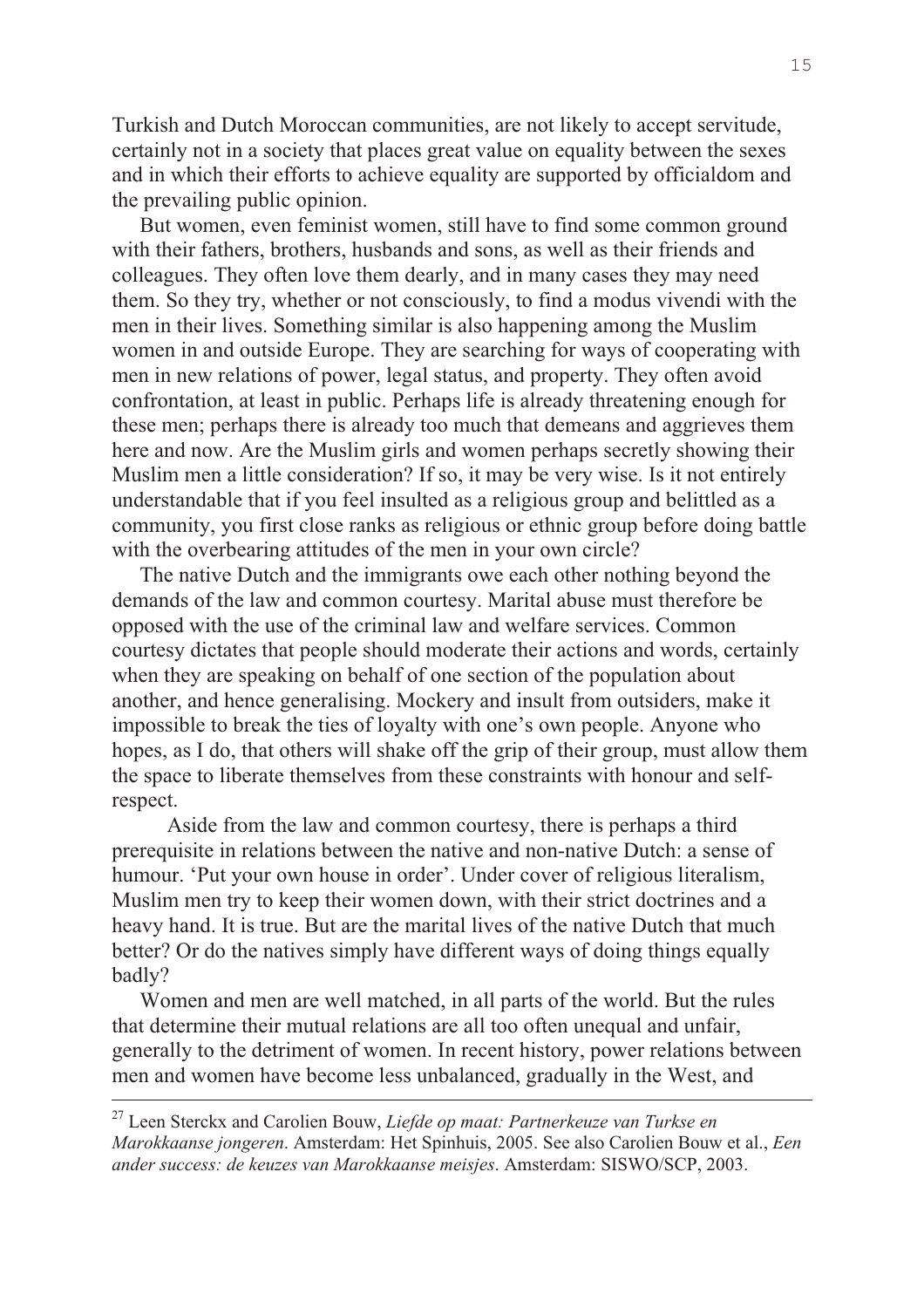abruptly in other parts of the world. Women are acquiring better opportunities, in employment and in their private lives, largely thanks to their education. The balance of power within marriage is shifting to their advantage. This provokes reactionary forces, partly in the form of religious zealotry and patriarchal fanaticism.

 When all is said and done, the battle between the sexes is only half of a metaphor, since men and women do not only battle, they also love one another. Perhaps their mutual desire and shared love can help them in due course to derive greater pleasure from the equal value of men and women. As everyone who reads these words will know from experience, that will be no mean feat.

[the following paragraphs are a translation of a slightly edited version of Abram de Swaan's own blurb accompanying the Dutch edition]

The terrorist attacks in Europe and the US have sent shock waves through the population. Islamic societies in the Middle East and Asia are undergoing processes of turbulent change.

The sociologist Abram de Swaan sets out to explain the clash of civilisations within and outside the West – not in religious terms, however, but in terms of relations between the sexes.

De Swaan singles out education as the crucial factor. More and more girls are attending school, and staying on longer, and they are acquiring stronger positions in society as a result. This is eroding the once unquestionable superiority of men. The balance of power is shifting towards women both in private life and in employment, where men have to compete with women on equal terms. While in the West this has been a gradual process going on for several centuries, in many parts of the world it has been a much more abrupt change, condensed into just a few decades.

De Swaan argues that this change in the relative opportunities of men and women in society is a major factor in the religious radicalisation of boys and men. In a nutshell: fears of the evaporation of male supremacy are being cultivated in religion.

In non-Western societies, he places Islamic radicalism in the context of a transition from patriarchal relations to new modes of social interaction between men and women. And where Islamic minorities in Europe are concerned, men 'reach – in the absence of any other weapon – for the Koran. Apart from that, it has nothing to do with Islam. The clash of civilisations is in reality a struggle between the sexes.'

## **[brief notes on the author]**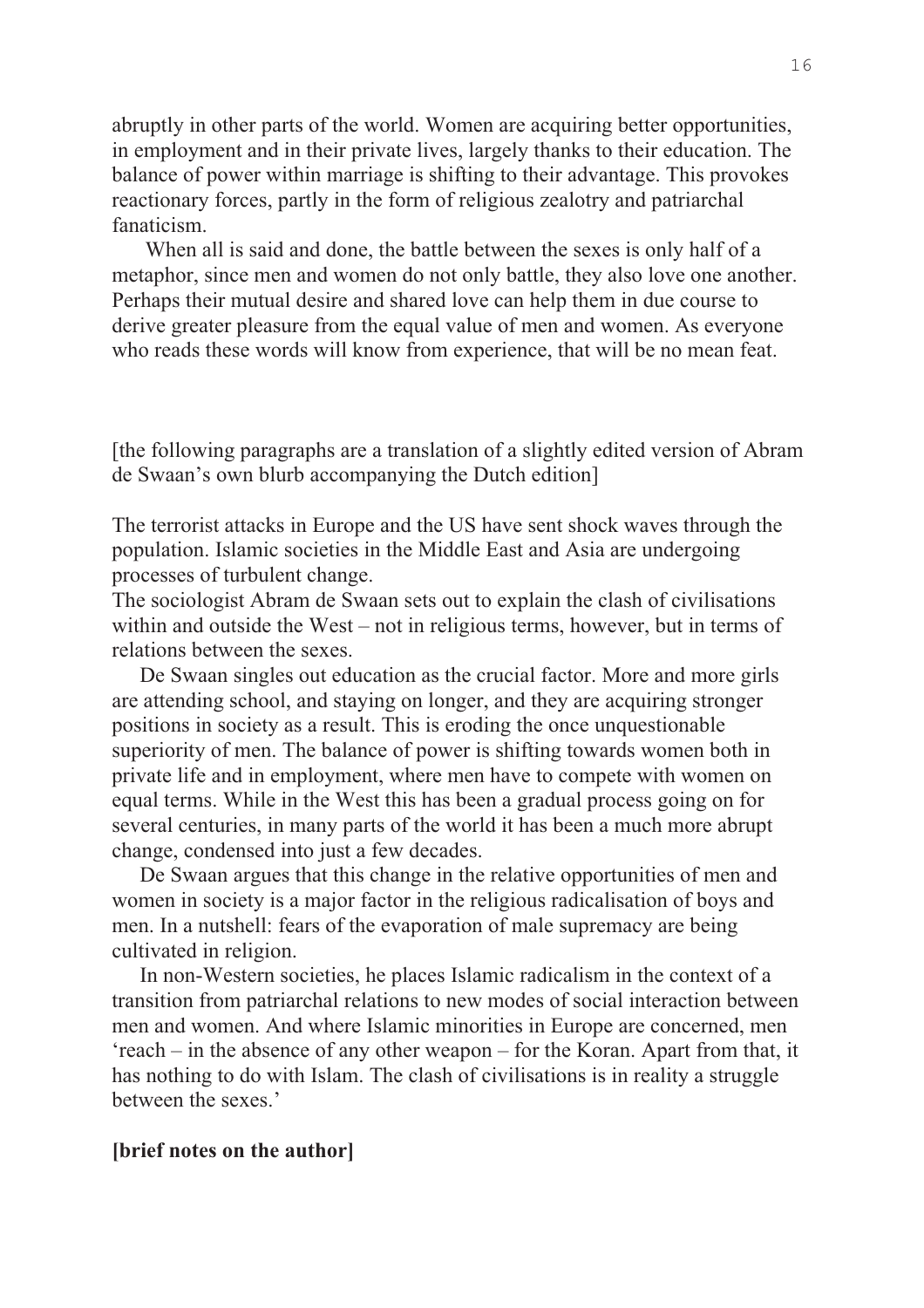Abram de Swaan (1942) is chairman of the Amsterdam School for Social Science Research and since 1 September 2001 he has held the title of 'Distinguished Reseach Professor of social science' at the University of Amsterdam. De Swaan's first book, *America in instalments, a breathless report from the USA*, was published in 1968; he was awarded a doctorate in 1973 (cum laude) on the strength of the dissertation *Coalition theories and cabinet formations* (Amsterdam/San Francisco). From 1969 to 1991 he was one of the editors of the general cultural monthly magazine *De Gids* (since 1835). He produced a series of TV documentaries together with Paul van den Bos. In 1971 his TV film was broadcast and a book published, entitled: *Een boterham met tevredenheid: Gesprekken met arbeiders*. (And a pat on the back to boot: Conversations with factory workers). He and others wrote a study on (I) The rise of the psychotherapy trade and (II) The initial interview as a task (Dutch; 1979). The publication of a study of coping with fear in a hospital for cancer patients was forbidden (1979). In 1982 a series of essays was published in Dutch entitled *De mens is de mens een zorg* (Man is a worry unto man). In 1989 the book *In Care of the State: Health care, education and welfare in Europe and the USA in the Modern Era* was published in Dutch and translated into four languages.

De Swaan wrote short columns for the daily newspaper *NRC/Handelsblad* for several years; these were later collected and published in three volumes. In 1991 a new series of essays appeared, entitled *Perron Nederland*. In 1996 *Human societies: an Introduction* was published in Dutch; it was subsequently translated into English, Danish and Swedish. A selection of essays was published in 1999 as *De draagbare De Swaan* (The portable De Swaan; ed. J. Heilbron and G. de Vries). De Swaan's most recent book is *The world language system: A political sociology and political economy of language* (2002), which was subsequently translated into Dutch and Hungarian (Polish edition forthcoming).

De Swaan has been a visiting professor at the New School for Social Research, Cornell University and at Columbia University, as well as at Paris I-Sorbonne and the École des Hautes Études en Sciences Sociales. He has been European Union professor in Budapest, and held the European Chair at the Collège de France in Paris in 1998. He is a member of the Royal Netherlands Academy of Arts and Sciences and the Academia Europaea (London), and he is the director of the Academia Europea de Yuste in Spain.

#### **[much briefer notes on the author]**

Abram de Swaan (1942) is Distinguished University Professor of social science of the University of Amsterdam. He is chairman of the Amsterdam School for Social Science Research and director of the Academia Europea de Yuste, Spain. De Swaan has published hundreds of articles and numerous books, the latter